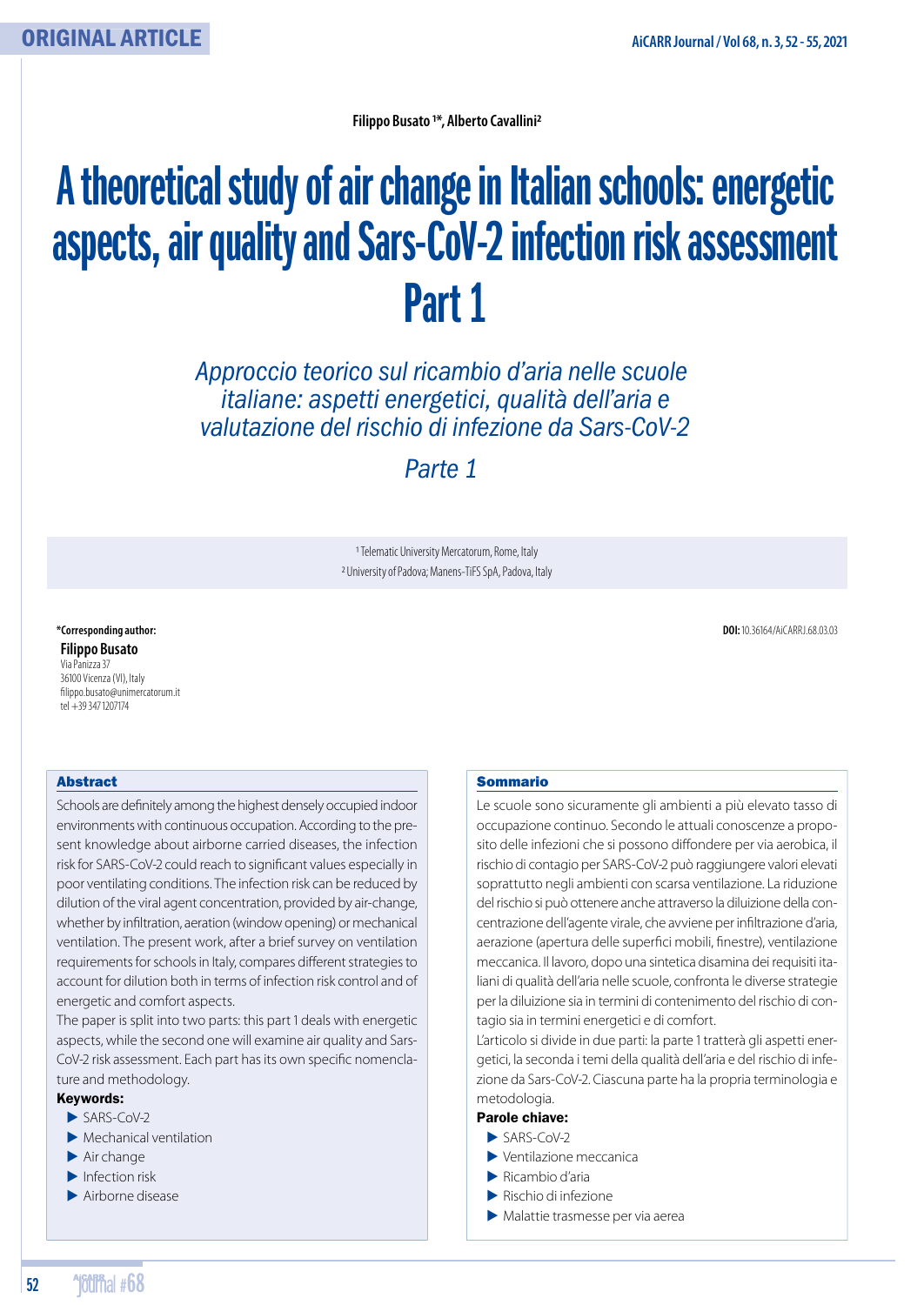#### NOMENCLATURE

- *t:* time [h, s]
- *V:* volume [m3]
- *rn:* fresh (outdoor) air renewal factor [h-1]
- ρ*:* air density [kg m-3]
- ρ*ref:* air density at reference conditions [kg m-3]
- *T:* temperature [°C]
- *Te:* outdoor temperature [°C]

#### Introduction

Schools are among the highest densely occupied environments with continuous occupation. It can be understood that during the Sars-CoV-2 pandemic special attention was given in order to perform an accurate evaluation of the infection risk in the classroom indoor environment, with the different double goal of fighting the pandemic and maintaining the fundamental services for the community (i.e. schools) as active as possible. The school re-opening programme after lockdown periods has drawn immediate attention to health and safety condition, then to ventilation, since it is ever more widely supported that the SARS-CoV-2 virus can survive as airborne [1]. A consistent review study [2] analyzes how different factors such as ventilation rates, direction of airflows, and relative position of susceptible and infected individuals can affect the probability of infection in the indoor environment with several airborne diseases.

The Wells-Riley model [3] has been recognized as a suitable predictive method for assessment of the infection risk for air carried particles, as widely supported by recent literature [4]. Several papers were published on the probability of infection in indoor environments according to different HVAC plant type [5], and special attention was also given to the context of school rooms. Virologist Christian Drosten recently stressed on the importance of ventilation for German schools [6], stating that ventilation is a major prerequisite to run schools in a healthy mode.

The previously quoted papers evenly agree that a great deal in the reduction of infection risk is played by the dilution of viral charges by means of air change, that occurs through:

- infiltration from openings (windows), due to pressure difference between inside and outside;
- aeration from open windows, due to temperature/pressure difference between inside and outside;
- mechanical ventilation.

Air change implies as well effects on comfort and energy consumption, since infiltration and aeration do not control the internal air distribution and increase the net energy demand of the building with no chance of heat recovery. Indeed aeration by opening windows at regular intervals (i.e. at the class change) can cause sudden air temperature drops (in winter) then generating discomfort, while mechanical ventilation systems can be equipped with heat recuperators and provide a better air distribution and ventilation efficiency.

#### Materials and methods

#### Assessment of Italian rules

In Italy a National Decree from 1975 [7] (withdrawn in 1996 but still referred to) had set the technical rules for school buildings with special reference (for the scope of this work) to:

- floor area per occupant:
- window area per floor area, for daylighting;
- basic comfort conditions (temperature and relative humidity range) to be controlled by ventilation.

Unfortunately the Italian school building stock is quite poor in terms of ventilation systems; though in some Regions and in new buildings the systems may be present, those systems are sometimes of the type

- *Ti:* initial temperature [°C]
- $T_f$ : final temperature  $[°C]$
- *u*: average windspeed [m s<sup>-1</sup>] *a*: thermal diffusivity [m<sup>2</sup> s<sup>-1</sup>]
- *Bi:* Biot number
- *Fo:* Fourier number

with air recirculation, that have their own well known critical aspects [5].

According to different school grades, the floor area per occupant ranges between 1.8 and 2.0 m<sup>2</sup>, while the window area per floor area should range between 1/7 to 1/5.

#### Aeration, infiltration and ventilation models adopted

The main task of the paper is that of comparing, from the energetic and infection risk assessment points of view, the consequences of infiltration, aeration or ventilation in a school room.

The starting point is that of assuming an average school room based on the prescriptions of the Italian Decree [7] for a 25 people class. According to the decree the minimum floor area is 49 m<sup>2</sup>, and 10 m2 of window area are enough to satisfy the highest demanding 1/5 range window area / floor area requirement. Considering a ceiling height of 3 m the volume of the room is 147 m3.

A simplified model was built to account for window opening (aeration) and infiltration. The air in the room follows a "well-mix" model that also accounts for heat transfer between walls and ambient air, and for the contribution of the heating system. The initial air temperature and wall temperature is 20 °C.

The heat transfer between air and the walls is governed by a fixed convection coefficient that is 10 [W m<sup>-2</sup> K<sup>-1</sup>], and the internal wall temperature follows the model of a semi-infinite wall, according to the following formula [8]:

$$
\Theta = \text{erf}(Y) + e^{Bi(1+Bi \cdot Fo)} \cdot \text{erfc}(Y + Bi \cdot \sqrt{Fo})
$$

Formula 1 **– Semi-in! nite wall temperature model response Where** 

$$
Y = \frac{x}{2\sqrt{a \cdot t}}
$$

Being *x* the considered depth, *t* the time [s], and

$$
\Theta = \frac{T - T_i}{T_f - T_i}
$$

Diffusivity is set to  $8*10<sup>-7</sup>$  m<sup>2</sup> s<sup>-1</sup>.

The heat transfer surface area is taken as the total room inner surface except for the wall with windows, and is equal to 106.35 m<sup>2</sup>.

The contribution of the heating system (radiator) is calculated from a peak power of 3.41 kW at winter design temperature, corresponding to a water supply temperature of 75 °C and reduces according to UNI EN 442 formulas, considering a minimum supply temperature of 55 °C at 16 °C of outdoor temperature, with a linear sliding supply temperature control. When the outdoor temperature increases above 16 °C, no further contribution by the heating system is considered.

To estimate the air flow from window opening [m<sup>3</sup> s<sup>-1</sup>] the model of UNI EN 16783-7:2018 [9] was referred to, with reference to the following formula (44):

## $Q = \frac{\rho_{ref}}{\rho} \cdot \frac{A_w}{2} \cdot \max\left(C_{\text{word}} \cdot u^2; C_{\text{st}} \cdot h_w \cdot \left|T - T_e\right|^{0.5}\right)$

#### **Formula 2** – Air flow from window opening

Where  $C_{st}$  is the coefficient taking into account stack effect in airing calculations equal to 0.0035 s<sup>-1</sup> K<sup>-1</sup>, C<sub>wnd</sub> is the coefficient taking into account wind speed in airing calculations equal to 0.001 s m-1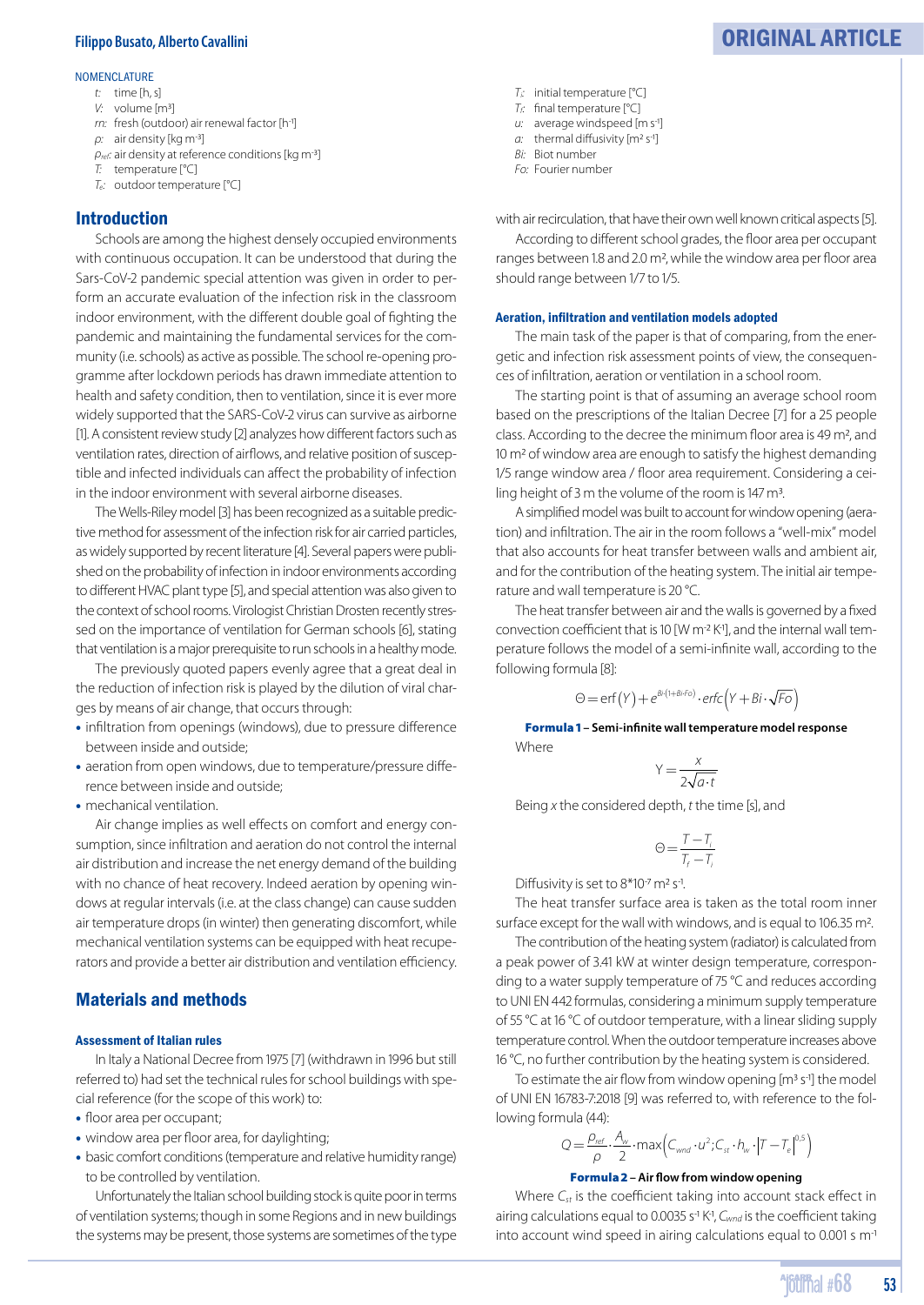and  $h<sub>w</sub>$  the height of the center of window considered equal to 1.5 m. The procedure to estimate infiltration is also presented by CIBSE [10],

while here the air flow by infiltration is rather calculated according to UNI EN 12207:2017 [11] for different air-tightness classes of windows. For the opening of 10 m<sup>2</sup> assumed in this work, class 1 of air tightness corresponds to 75 m<sup>3</sup> h<sup>-1</sup> of air infiltration, while class 2 corresponds to 39.9 m<sup>3</sup> h<sup>-1</sup>.

The school room is considered to operate from 8 to 13 hour, 5 days a week, from September 15th to June 15th, thus including the full winter season. Hourly weather data were assumed from UNI-CTI official database [12]. The following different Italian locations were selected:

- Padova, average wind speed 2.1 m s-1, 2 383 HDD (Heating DegreeDays)
- Torino, average wind speed 0.9 m s-1, 2 617 HDD (Heating DegreeDays)
- Roma, average wind speed 1.3 m s<sup>-1</sup>, 1 415 HDD (Heating DegreeDays)
- Napoli, average wind speed 3.2 m s<sup>-1</sup>, 1034 HDD (Heating DegreeDays)

#### Results

#### Air change by window opening and room temperature

Considering the regular working schedule of a school, it is assumed that the window opening is likely to occur at the end of each class hour. Some simulations were run considering 5 min (300 s) and 10 min (600 s) of window opening time.

At first it is considered to only open 1/2 of total window surface, so 5 m<sup>2</sup>,  $h_w$  = 1.5 m,  $T_i$  = 20 °C.

Figures 1 and 2 show the total volume of air change after 300 and 600 s of window opening, with 5 m<sup>2</sup>,  $h_w = 1.5$  m,  $T_i = 20$  °C, for different average wind speed values and outdoor temperatures. It can be seen that the different wind speed only affects the result at mild outdoor temperatures.

Figures 3 and 4 show the final room air temperature after 300 and





*Figura – Ricambio d'aria dopo*  s*,*  m2 *di fi nestra aperta* 



Fi gure 2 **– Air change after 600 s, 5 m2 of window opening** *Figura – Ricambio d'aria dopo*  s*,*  m2 *di fi nestra aperta*

600 s of window opening with 5 m<sup>2</sup>,  $h_w = 1.5$  m,  $T_i = 20$  °C, for different average wind speed values and outdoor temperatures. It can be seen that small differences can be appreciated due to wind speed at mild outdoor temperature, whereas the effect of heating shut-off above 16 °C outdoor temperature can be significant.

As it can be seen by comparing Figure 5 to Figure 2, if the window surface opening is doubled (from 5 to 10 m<sup>2</sup>), with  $h_w = 1.5$  m,  $T_i = 20$  °C, the effect doesn't obviously reach that of doubling the opening time.

Some calculations where then run for a better understanding of the problem. Figure 6 shows the influence of center window height on the total air change at the end of the 300 s period, while Figure 7 reports the effect of the initial air temperature on the total air change at the end of the 300 s opening period.

#### Energy & HVAC calculations

Following the air change calculations, it is interesting to consider the effect in the net energy need of the room. Thermal need for window opening summarizes the thermal energy need to restore *Ti* both on the ambient air side and on the wall side.

The thermal energy needs for window opening and infiltration were compared to those generated by a mechanical ventilation system providing supply and extraction for 735 m3 h-1 (*rn* of 5 as per the Law), with a recuperator efficiency referred to sensible heat of 75%, and an electric consumption of 180 W. The system is considered to be operated 1206 h y<sup>-1</sup> (according to the previously assumed scheduling). The results are summarized in the following Table 1, considering the opening of 10 m2 of window for 5 min at the end of each class hour. As it can be seen, the winter loss due to window opening and infiltration,



#### Fig ure 3 **– Room air temperature after 300 s, 5 m2 of window opening**

*Figura – Temperatura dell'aria nel locale dopo*  s*,*  m2 *di fi nestra aperta*



#### Figure 4 **– Room air temperature after 600 s, 5 m2 of window opening**

*Figura – Temperatura dell'aria nel locale dopo*  s*,*  m2 *di fi nestra aperta*